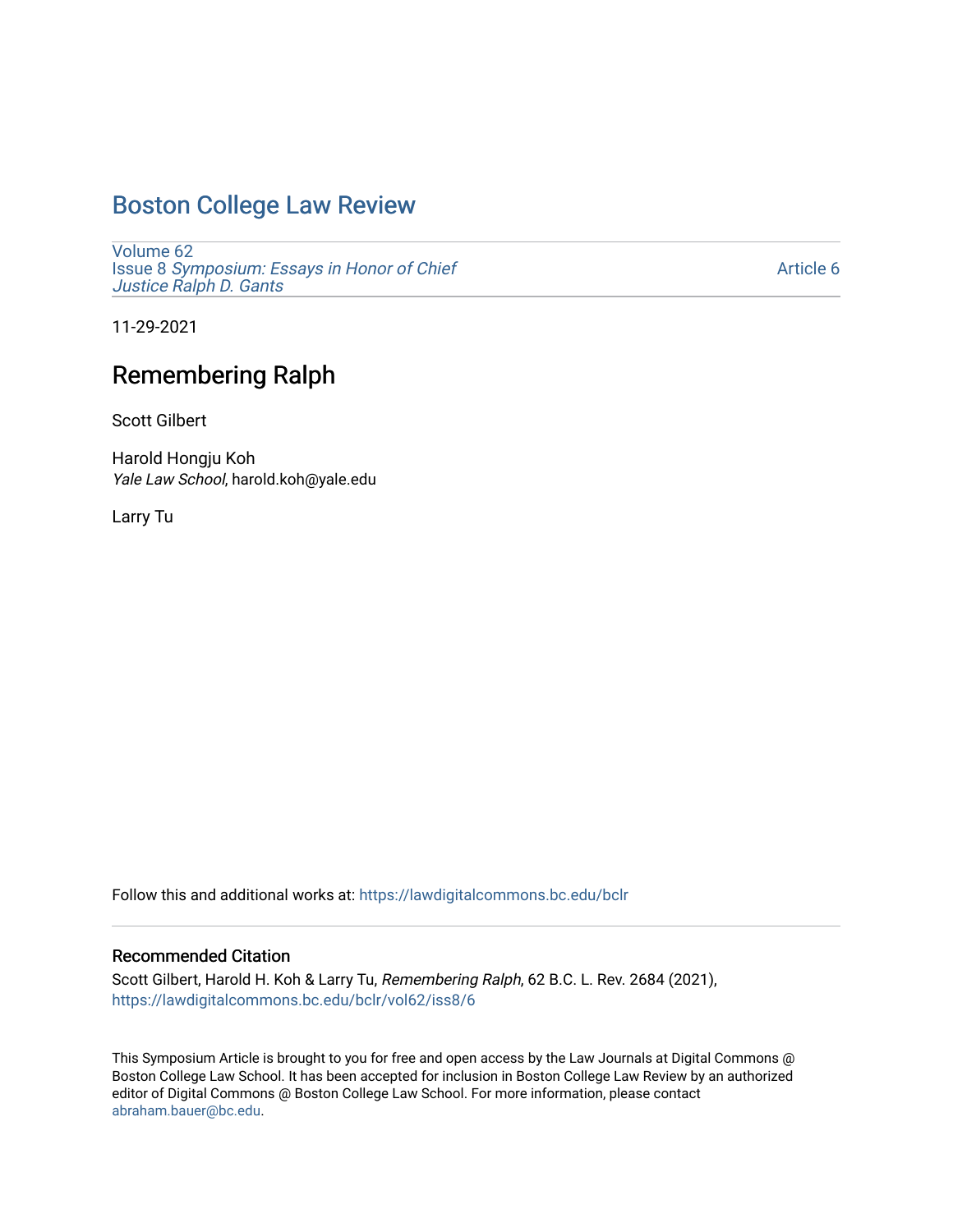## **REMEMBERING RALPH**

## SCOTT GILBERT[\\*](#page-1-0) HAROLD HONGJU KOH[\\*\\*](#page-1-1) LARRY TU[\\*\\*\\*](#page-1-2)

#### **INTRODUCTION**

The late Chief Justice of the Massachusetts Supreme Judicial Court, Ralph D. Gants, was many things: a brilliant judge, a devoted criminal justice reformer, and a staunch leader on access to justice issues. But beyond these roles, Ralph was also a great friend to many, including to the three of us, his college and law school classmates. Our shared memories of his friendship remind us of Ralph's qualities, contributions, and legacy as a friend.At the Boston College Law School Symposium in Ralph's honor, we collectively presented our memories, incorporating pictures of those days, which the *Law Review* has kindly reprinted here and in the supplement to his remembrance. Of special meaning to us is the repeated image of us as a foursome, which we ceremonially took at each important reunion, here in our 20s, 40s, and 60s. Just weeks ago, we gathered again, but as a trio, to lift our glasses to Ralph, wishing so much that he could have been there. This is what we remember.

<span id="page-1-1"></span>\*\* Sterling Professor of International Law and former Dean, Yale Law School (2004–09); U.S. Assistant Secretary for Democracy, Human Rights and Labor (1998–2001); Legal Adviser, (2009– 13), Senior Adviser (2021–present), Office of the Legal Adviser, U.S. Department of State. Chief Justice Gants and Professor Koh were lifelong friends, law school classmates, and roommates as young lawyers in Washington, D.C. in the early 1980s. For further recollections, see Harold Hongju Koh, *The "Gants Principles" for Online Dispute Resolution: Realizing the Chief Justice's Vision for Courts in the Cloud*, 62 B.C. L. REV. 2768 (2021).

 <sup>© 2021,</sup> Scott Gilbert, Harold Hongju Koh & Larry Tu. All rights reserved.

<span id="page-1-0"></span><sup>\*</sup> Senior Vice President (Chief Risk and Compliance Officer; Chief Information Officer), Marsh McLennan (2005–20); Counsel, Litigation and Legal Policy; Senior Compliance Counsel, GE (1992– 2004); Assistant U.S. Attorney, S.D.N.Y. (1986–92); Associate, Schulte Roth and Zabel (1982–86); Law Clerk, U.S. District Judge Vincent L. Broderick, S.D.N.Y. (1980–81). At the April 9, 2021 Boston College Law Review Symposium in Honor of Chief Justice Ralph D. Gants, Scott Gilbert, Larry Tu, and Harold Hongu Koh shared personal recollections of their four-decade long friendship with Ralph. This Article provides a slightly edited and abbreviated version of those remarks. In addition to being college and law school classmates with Ralph, Scott and Larry lived with him in law school, and Harold shared an apartment with him in Washington, D.C. at the start of their legal careers. Their close lifelong friendships continued over the decades that followed.

<span id="page-1-2"></span><sup>\*\*\*</sup> General Counsel, CBS Corporation (2014–19); General Counsel, Dell Technologies(2004– 13); General Counsel, NBC Universal (2001–04); Partner, O'Melveny & Myers LLP (1990–2004); Attorney Adviser, and Special Assistant to the Legal Adviser, U.S. Department of State (1983–86); Law Clerk, Judge H. Mansfield, U.S. Court of Appeals for the 2d Circuit (1981–82), and Justice Thurgood Marshall, U.S. Supreme Court (1982–83).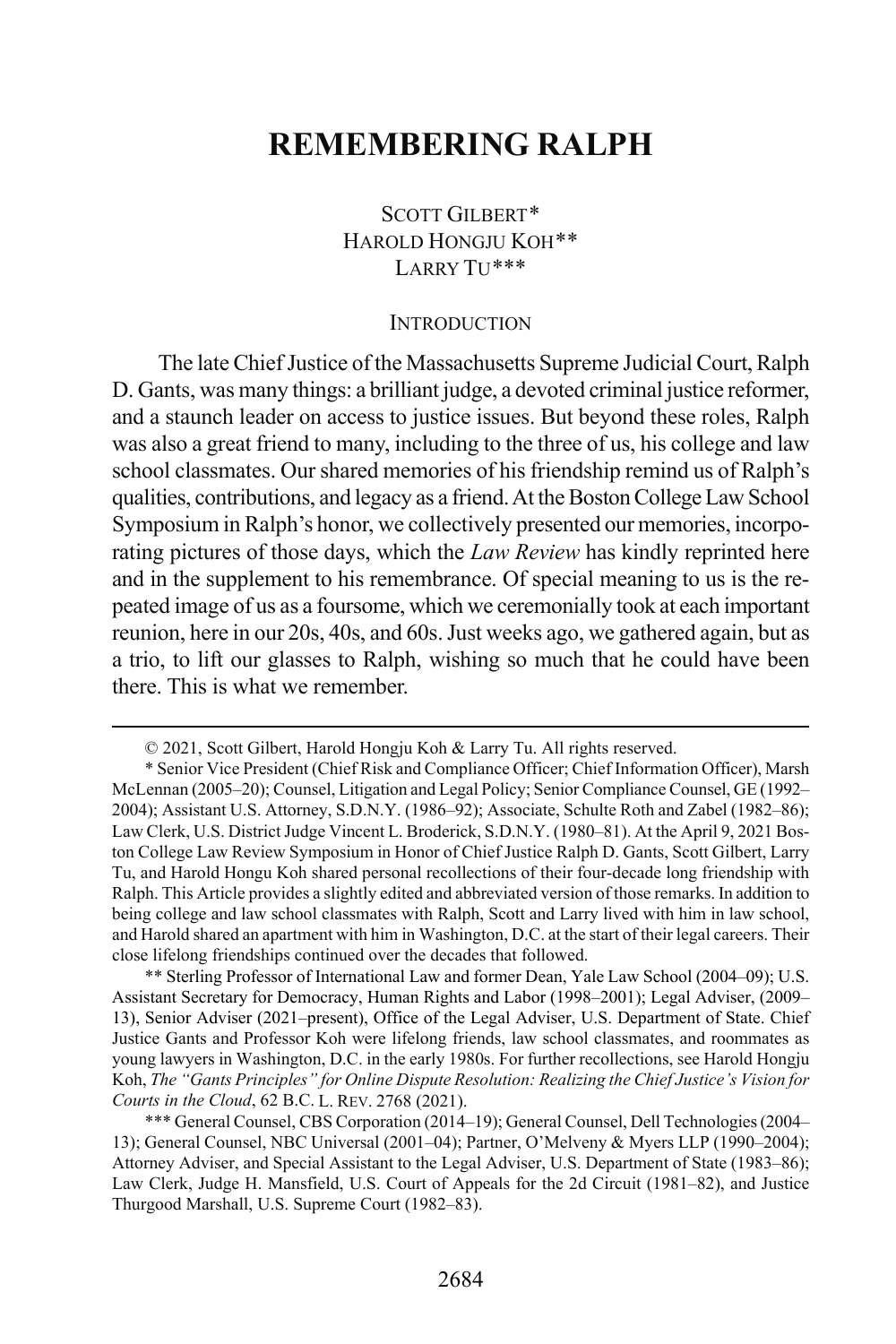

#### I. SCOTT GILBERT

Even as a young first year student at Harvard Law School, Ralph had a very clear idea about where he was headed. For Ralph, justice was his destiny. It is not in the least surprising to me that Ralph went on to become the Chief Justice of the Massachusetts Supreme Judicial Court (SJC), beloved by his colleagues and members of the Bar, courageous and committed, a consistent champion of justice for all. At his core, he was committed to fairness, to ethical behavior, to racial and economic equality, and to fundamental decency in the interactions among people. Even then we knew.

He was brilliant, a gifted writer, and incredibly hardworking. He was also balanced, funny, and kind, with an unerring moral compass that always pointed true north. In my life, I have never met anyone else whose fundamental spirit was so perfectly aligned with the work that he undertook in the course of his life. He was meant to be a judge and to use the power of that position to make the world a better place.

Harold, Ralph, and I were in the Class of 1980 at Harvard Law School. Larry—a year behind us—roomed with Ralph and me in a ground floor apartment in a triple decker on Wright Street, not far from Massachusetts Avenue. We all became great friends. The atmosphere was studious, but playful. Ralph was close to his parents, Gus and Helaine, and to his brother, Fred. We were fortunate to get to know them through their occasional visits.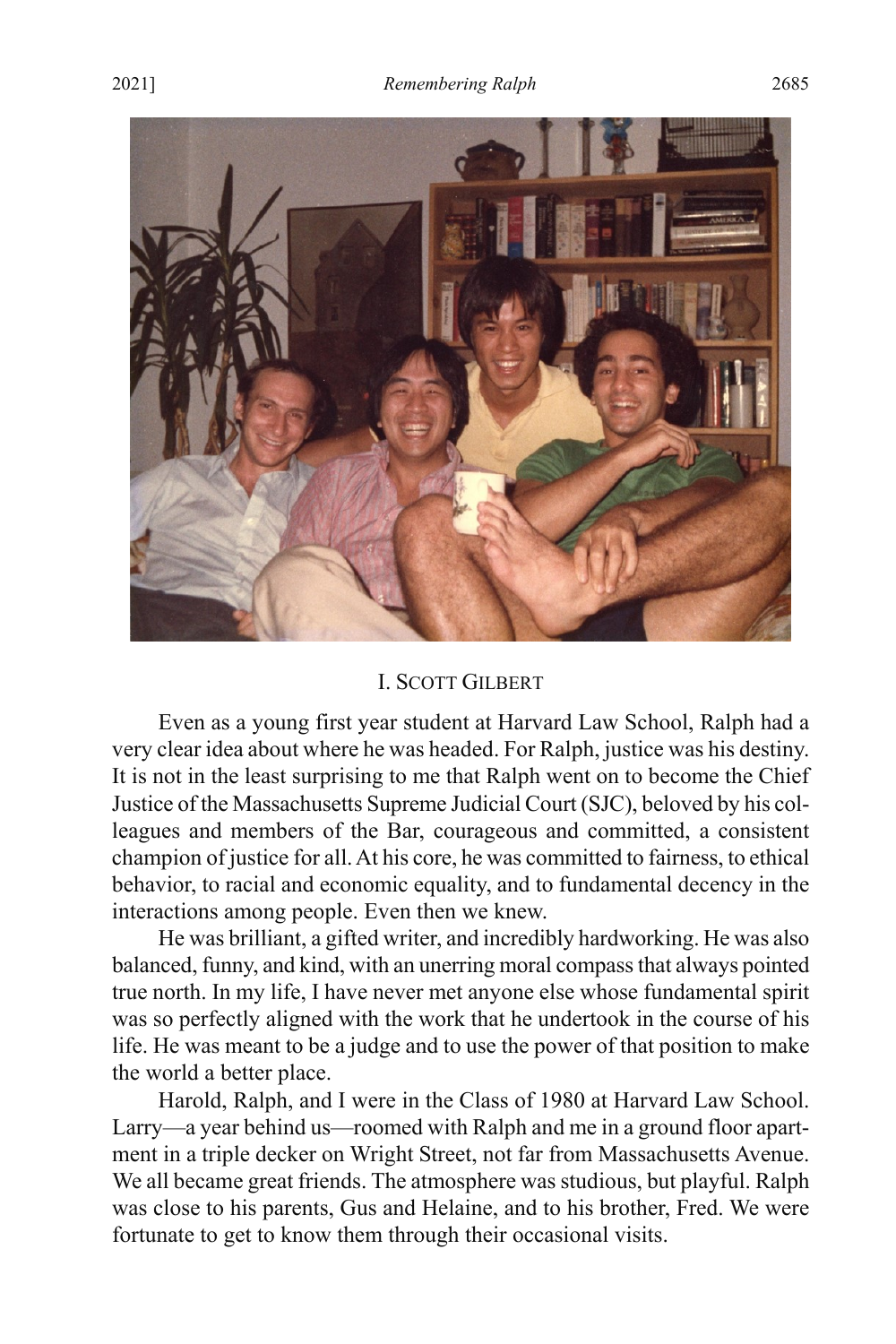Ralph's fundamental decency, his commitment to doing the right thing, his sense of fairness, his courage, his gentleness—not to mention his love of baseball—all came from the way he was raised. One story in particular sticks in my mind. Ralph had a significant stutter, and he told us that conquering it was one of the great challenges of his life. Because he worked hard as a child to overcome his stutter, his mother helped him to understand and manage it. She told him: "Ralph, your brain is just working a lot faster than your mouth."

There was a certain geekiness about Ralph. In the Harvard Law School first-year class orientation handbook, Ralph introduced himself to his classmates with the following entry: "Always anxious to talk baseball, Bellow, or Criminology. Assiduously attempting alliteration." I teased him about that for decades. The only thing more amusing was the arch comment from one of the members of our study group—a former English major—who pointed out that the sequence of three words beginning with vowels was actually assonance, not alliteration. Well, that is what it was like to be a 1L at Harvard Law School in the late 1970s.

Ralph loved sports. He was quite a good athlete himself. He had played baseball and soccer in high school. In law school, he was a disciplined runner who ran the Boston Marathon. A group of us went to cheer him on. We all remember him wrapped up in one of those silver blankets at the end, and then walking backwards for a week because his calves were out of commission.



Much has been written about Ralph's love of the Red Sox. Ralph was always the first to rise in the morning at 7 Wright Street. He began the day by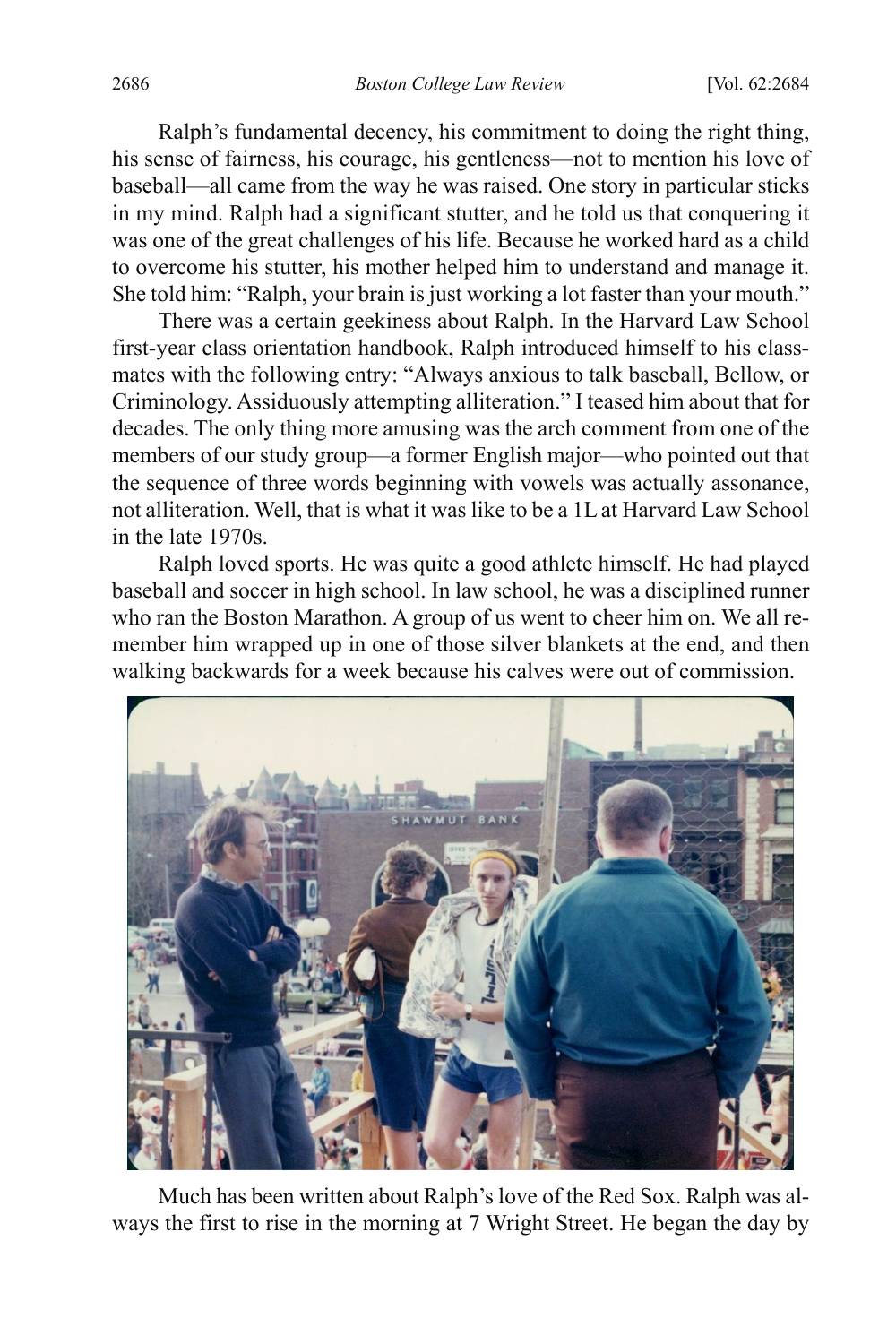reading the sports page while consuming a bowl of cereal. As he ingested the account of the latest Red Sox game and the accompanying statistics, his consciousness drifted off and he would rhythmically, and quite loudly, clang his spoon against the side of the bowl. He acted as a sort of human alarm clock for the rest of us who were still asleep.



Like any superhero, Ralph had an origin story. His was, of course, linked to baseball. On September 29, 1954, the Cleveland Indians and the New York Giants were playing the first game of the World Series. By the eighth inning, the score wastied two all. Vic Wertz of the Cleveland Indians hit a fly ball into center field that was about to drive home the men on base. In one of the greatest plays of baseball history, Giants center fielder Willie Mays made a running, over-the-shoulder catch that prevented the on-base runners from scoring. The Giants went on to win the game. Just at the very moment that Mays made that incredible catch, another miracle was underway: a few miles away, Ralph Gants was born at the New Rochelle Hospital. Ralph cherished that connection. A photo of The Catch, a gift from his brother, Fred, hung in his chambers.

We loved Ralph and we miss him. Ralph remains with us, not only in his eloquent decisions and body of work, but in our memories. As it turned out, we only had him with us for a brief time. It is up to us now to take what we learned from him and continue the work.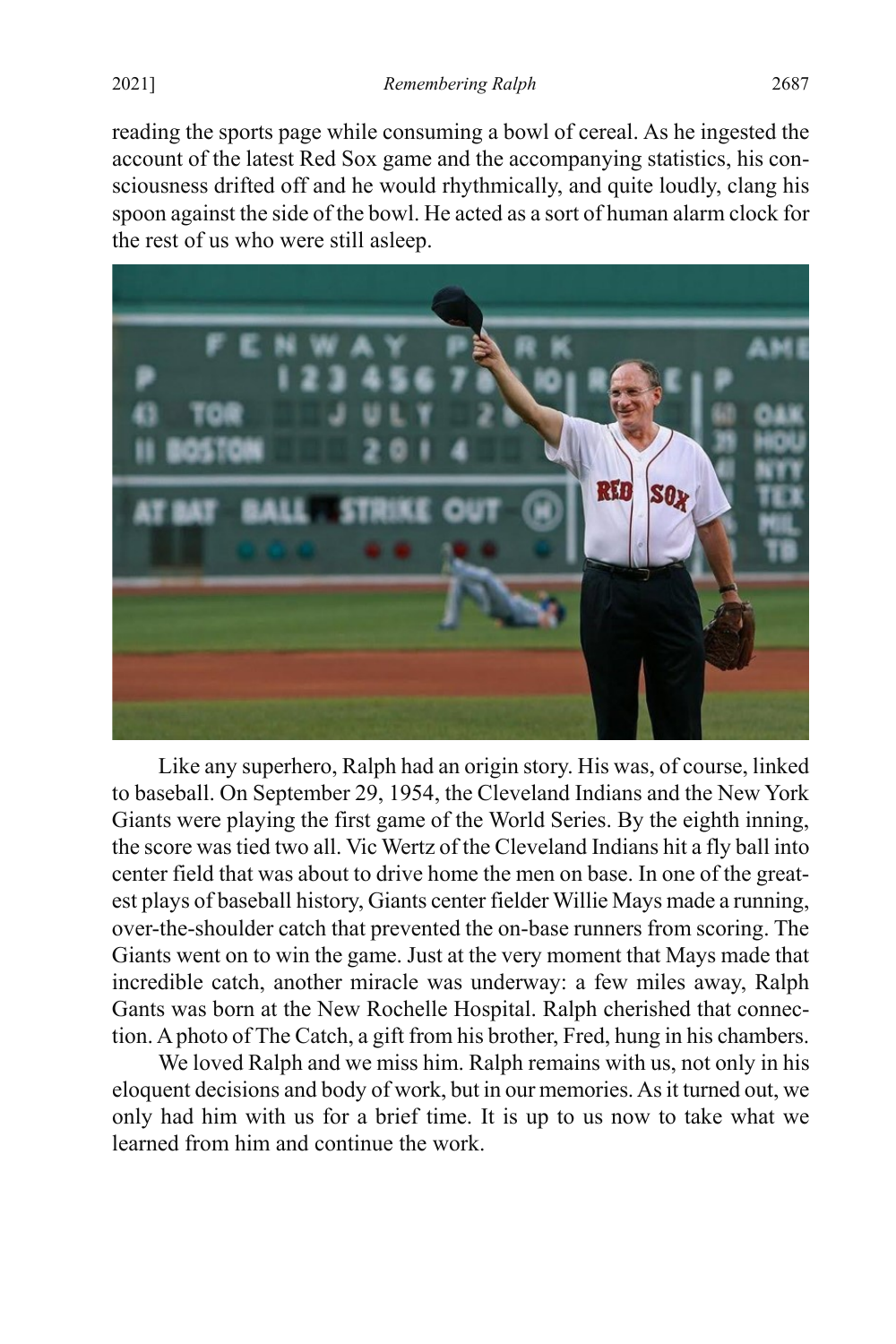#### II. LARRY TU

Ralph was a mentor, an advisor, a cheerleader, and most of all, a friend. When you have known someone for over forty years, many stories stay with you, and I would like to share a few.

Ralph and I became friends when he was just a newbie aspiring lawyer. Those early years were studious, fun-filled, and frequently hilarious. You learn small and large things about someone when you are roommates. For instance, we always knew when Ralph was going on a date. Out of nowhere, a bottle of white wine would appear in our otherwise barren bachelor's refrigerator. Nothing was said, and no questions were asked. That was our signal to tidy up the apartment and to stay on best behavior.

Just before Ralph's graduation, his father Gus—who, unbeknownst to us, was a certified sommelier and expert wine merchant—visited us in Cambridge and hosted a wine tasting. With a bright silver tastevin proudly draped around his neck, he regaled us with his deep knowledge and love of French wines. As wonderful as the wine was, the mutual admiration and love flowing between father and son lit up that evening for those of us lucky enough to be there. Unfortunately, I did not get a chance that night to ask the senior Mr. Gants about the white wine in the refrigerator. In hindsight, I now see the wine as an early indicator that Ralph was a man with a plan.

The years flew by and our photo collections documented our many gettogethers and celebrations. Fast forward about thirty years—Ralph and I were in New York to celebrate Scott's younger son Harry's bar mitzvah. It was an evening full of love and laughter, surrounded by family and close friends. Afterwards, when we returned to my apartment, Ralph took a quick look around and suddenly asked, with a note of genuine bewilderment, "Where is your desk, where are your papers, and where do you write?" By then, I had left private practice and was serving as a corporate general counsel. In my world, I told him, a three-bullet-point email was borderline verbose; a fourth bullet point would likely go unread; and a footnote would bring chuckles, or more likely, ridicule. Ralph's world, of course, was inundated by papers and consumed with the nuances of language and text. Through carefully crafted writings, he reached, justified, and explained his actions to the world. Ralph wrote with great care and discipline that took time and focus. His writing was imbued with eloquence, but also with humanity and humility. Through his words, you felt Ralph's deep commitment to facts and truth, his probing search for justice, and his honesty and courage to say what he believed. The Ralph we all knew came through loud and clear in his opinions.

A week or so before we lost Ralph, Harold and I had a Zoom call with him. Although still recuperating, he had already returned to his pressing work. He spoke with urgency about the looming eviction crisis in Massachusetts, and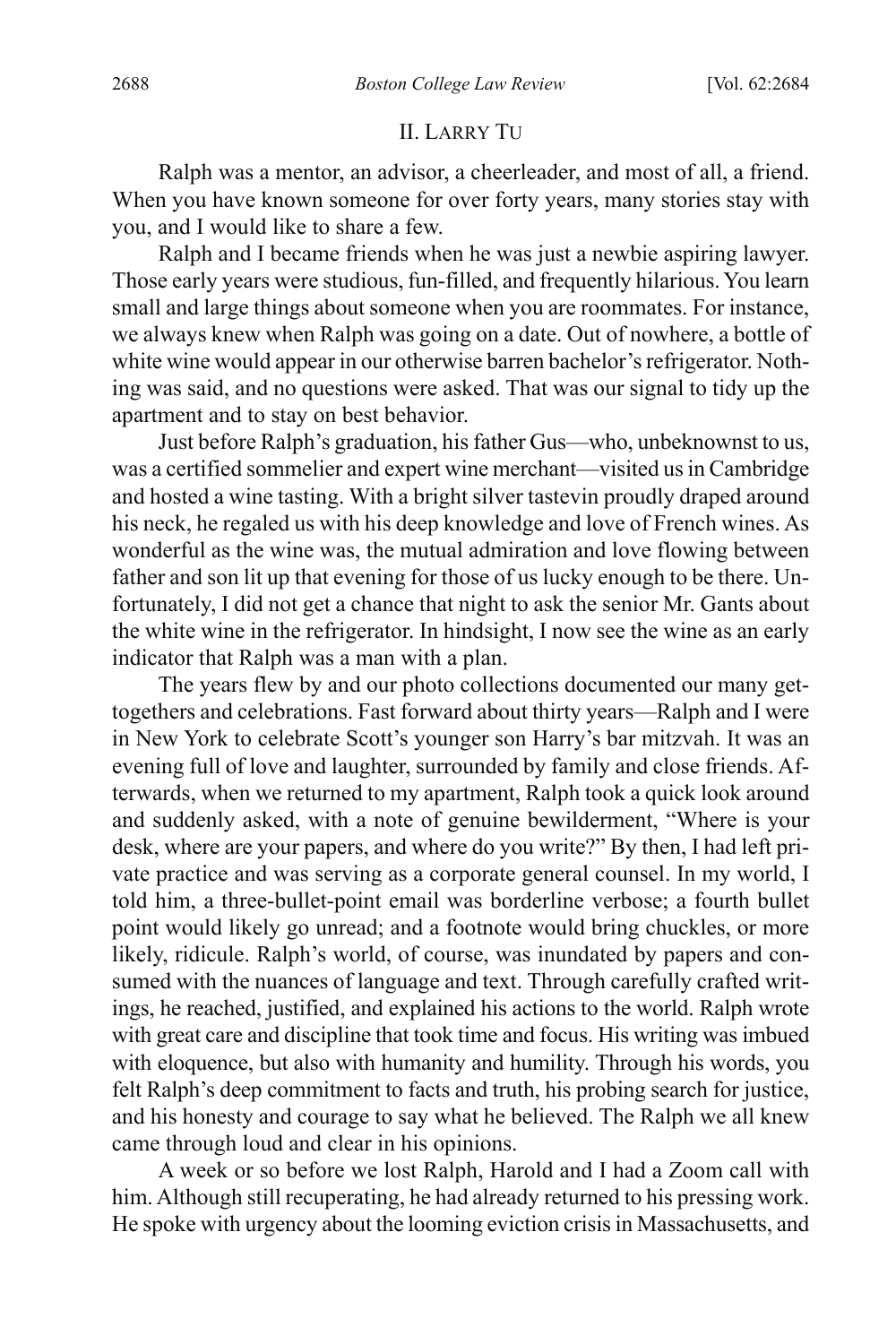how the housing courts would soon be overwhelmed with the COVID-19 pandemic fallout in the absence of relief. He had helped convene a group of key leaders to come up with a solution. I remember asking him: "As Chief Justice, what is your mandate to spearhead such an effort?" He said, quite simply, that he had no special mandate, because this ultimately required a political solution. Rather, he felt duty-bound to use his office to help galvanize a process to tackle these problems. This was Ralph: the fearless leader who thrived in the world of words and understood the constraints of his role, yet did not flinch from using his influence to call for action.

Looking back, Ralph was indeed a man with a plan. But the Ralph I knew—that we all knew—could never have "planned" to become Chief Justice. He would have laughed that off as ludicrous, because he knew that life was not mapped out that way. With his talent, dedication, and generous spirit, Ralph would have been great at anything he chose to do. There is no doubt that he planned to do good and to make a difference. It is hard to imagine a promise better fulfilled than the path he traveled and the life he led.

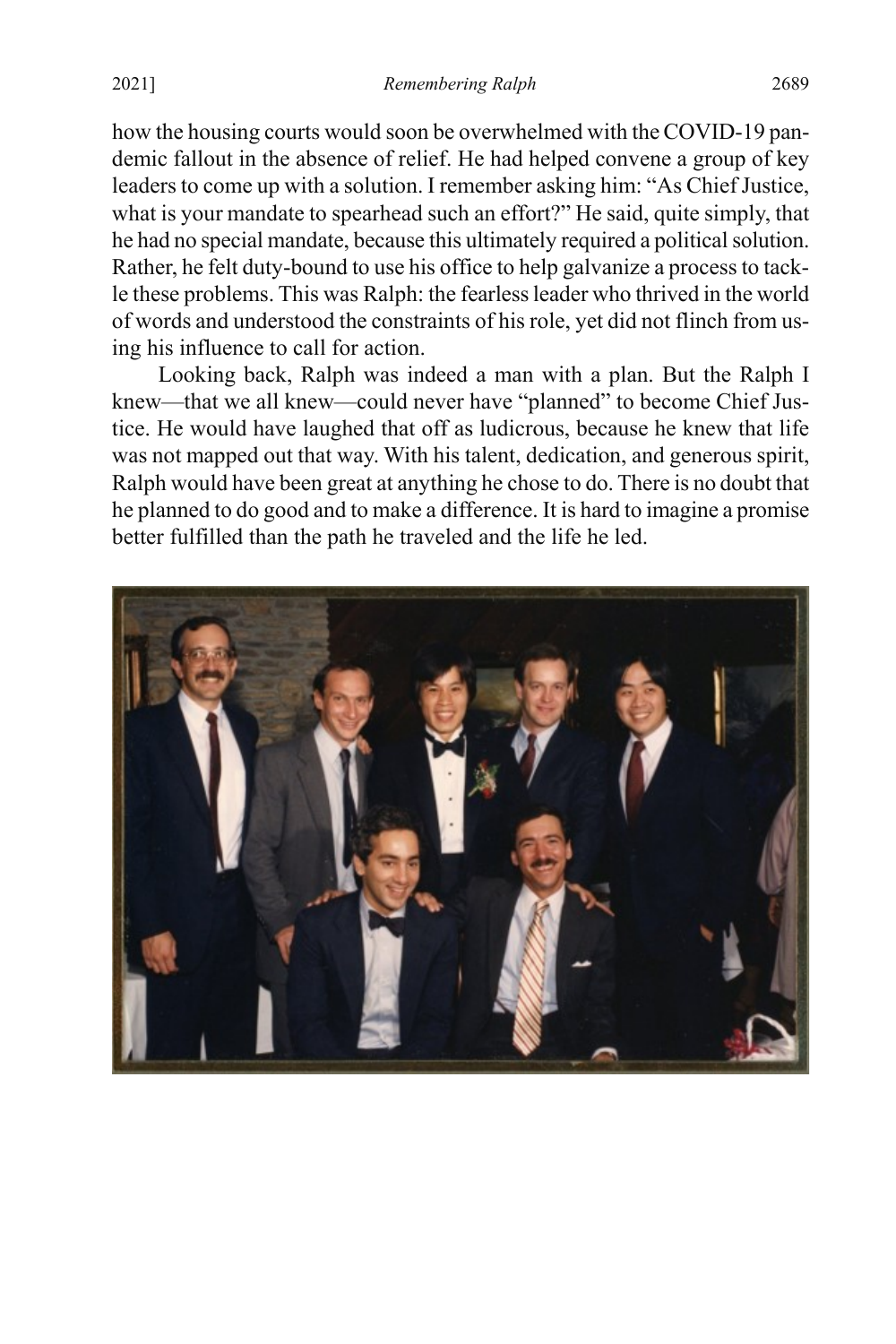

## III. HAROLD HONGJU KOH

Ralph's greatest talent was friendship. I first met him as a college student, when his big brother, Fred, met my big brother, Howard. Fred and Ralph's parents were wonderful and generous. His mom, Helaine, carried joy with her everywhere. His dad was, like the folk song that bears his name, "Gustav brave and true."

After law school, Ralph and I moved to Washington, D.C. to room together and to start our careers. Ralph began as Special Assistant to the FBI's Director. One night, I asked him about something that I assumed he was working on. He said calmly, "If I answered that, I might get someone killed." From the beginning, he was acutely aware of how his decisions could affect human lives.

Yet Ralph maintained his routines, hard work, humor, and his most special gift: friendship. If something was important to you, it was important to him. If a friend needed help, Ralph gave it, no questions asked. He would travel miles to friends' weddings and kids' bar mitzvahs—always turning the spotlight on everyone but himself. Once, I thanked him for driving my parents around all weekend to meet my future wife, Christy, for the first time. He said, "Friends should do things for friends, especially when things just have to go well."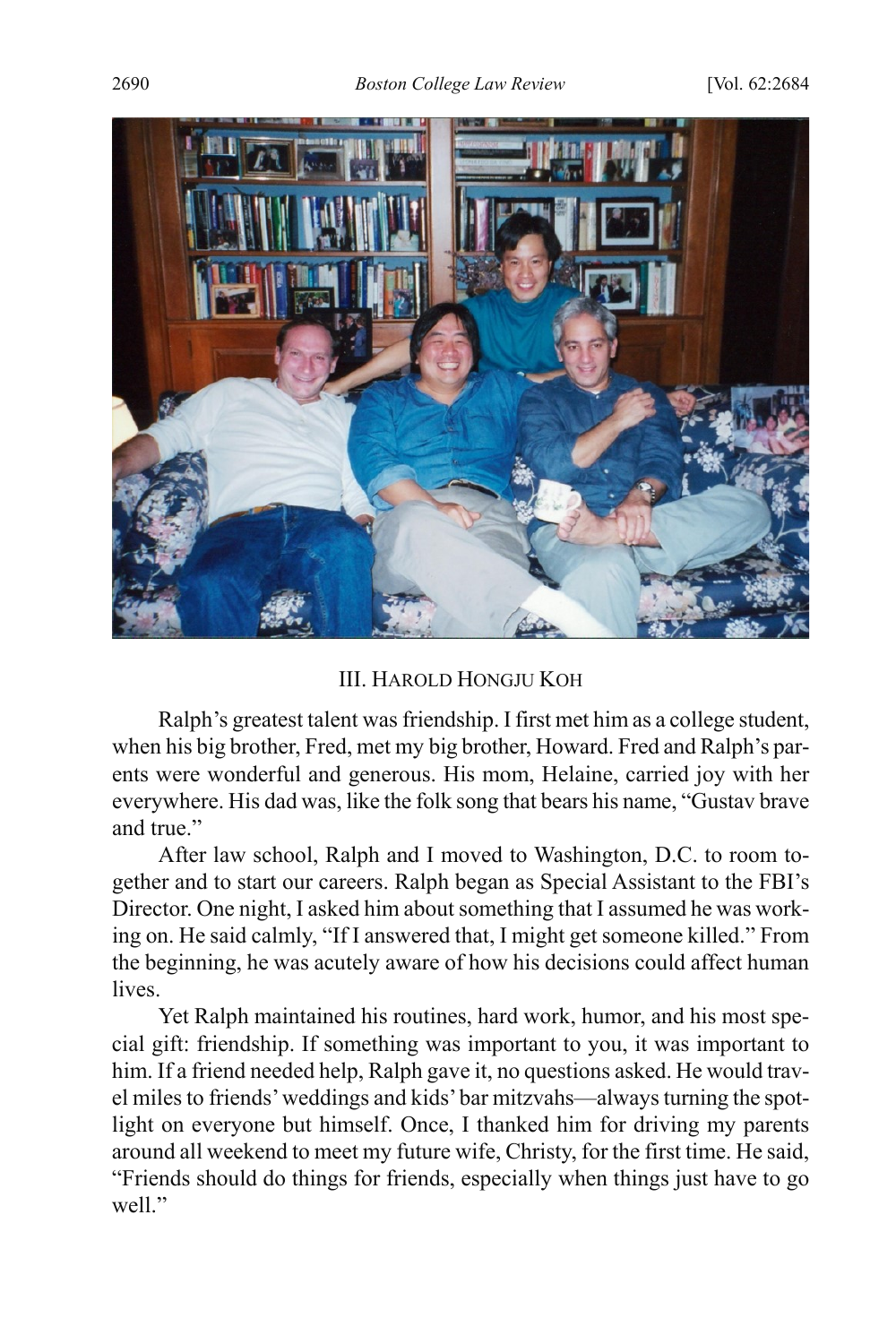As our lives unfolded, we would call each other to talk once a month, sometimes for ten minutes, sometimes for an hour. Ralph was never too busy to catch up. We had dozens of conversations about life and work. He was looking for one love in his life and he found her in Debbie. They wanted to raise children who would share their values, and they succeeded with Rachel and Michael.

Ralph's special gift was looking at the world from your perspective. His "second sight" allowed him to empathize with so many people of different races, faiths, and upbringings. Like his parents, Ralph's faith in human goodness fueled his belief that, given the chance, underdogs—like his beloved Red Sox—would eventually rise to the occasion. When speaking about his friends, he liked to say: "There might be better people in the world. But I don't know if I've met them yet."

As he rose through the courts, Ralph's desire to build justice became stronger and more urgent. He had a rare ability to imagine the present and the future at the same time, always looking up from today's work to contemplate tomorrow's problems. The tributes that flowed after Ralph's death show us what he achieved, and what we gained.